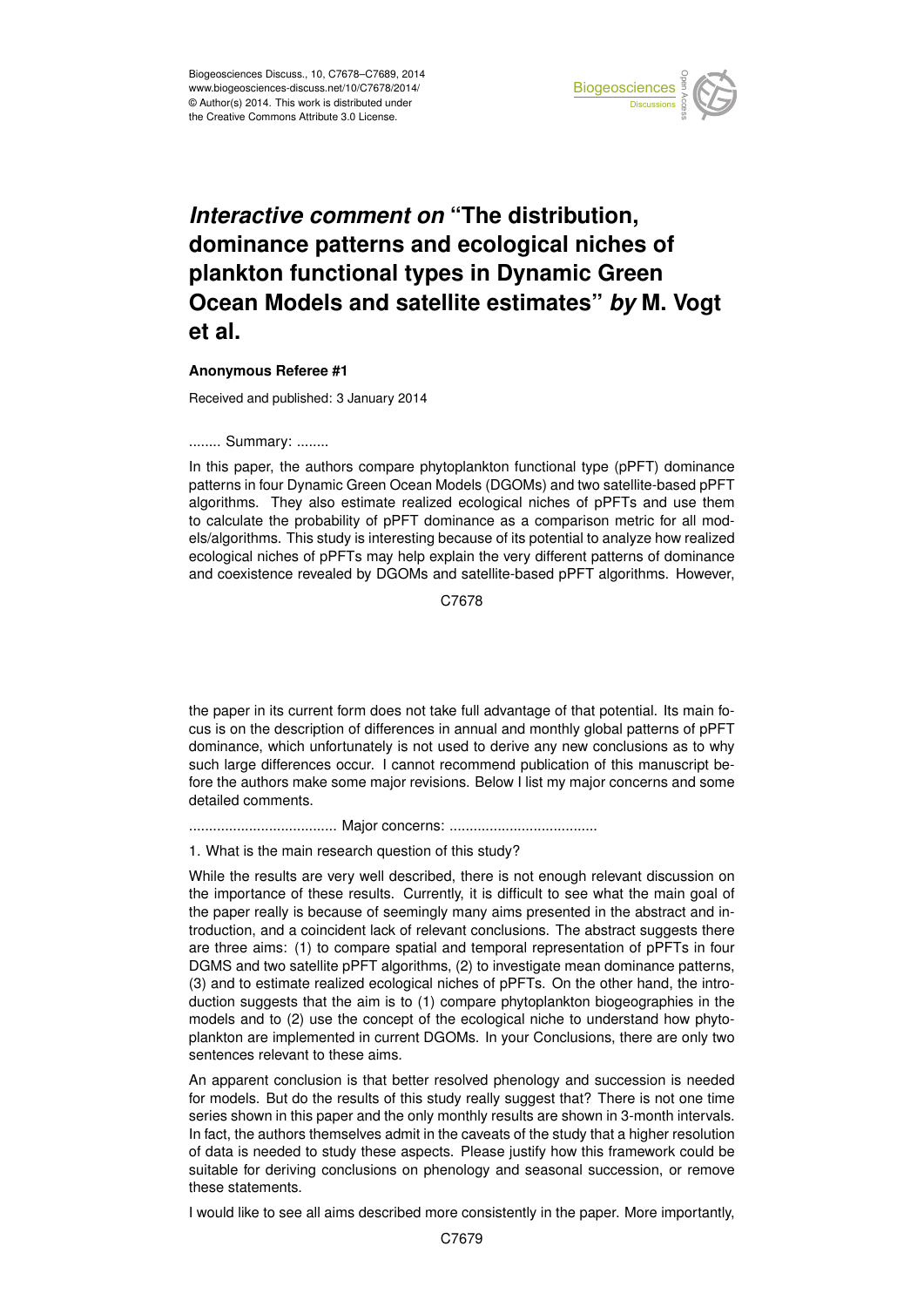it is necessary to state what these aims contribute to and how. Please be explicit about the motivation and specific problem being addressed in this study. It seems that the paper tries to address two very large important issues at the same time: (1) evaluation of model pPFT biogeography, and (2) understanding different phytoplankton implementations in DGOMs and satellite-based algorithms. But the discussion of these issues is very general and not well linked to the presented results. It is difficult to follow how your results contribute to solving these issues.

### 2. Evaluation of pPFT biogeography

The authors do a good job in describing and comparing the monthly and annual patterns of biomass/dominance in DGOMs and satellite algorithms. I agree with the authors that dominance patterns are more robust than relative biomass in both DGOMs and satellite-based estimates, and are thus a good comparison metric. This is a valuable contribution. However:

I would like to know how these results compare to several previous similar dominance comparisons of PFT models and/or PFT satellite-algorithms such as in Sinha et al. (2010), Brewin et al. (2011), Gregg and Casey (2007).

I suggest rewriting parts of the discussion section. There is a very large section 4.1. which mixes up reasons for discrepancies in model and satellite estimates of pPFT biogeographies with their implications for carbon export and phytoplankton phenology and succession. Most of this discussion is based on previous findings and is weakly related to any new results presented here. Such a review of spatial and temporal biases in satellite and model biogeographies already identified in many previous publications (mostly cited here) belongs to the introduction but is out of place in the Discussion, unless placed specifically in the context of the results from Section 3.

I would insist that the authors are consistent in treating satellite algorithm estimates either as observations to validate model results against, or as independent but also model estimates to compare with. Currently, "satellite estimates" are used interchange-

C7680

ably with "observations", but are not actually treated as data for ground-truthing the models (and rightly so).

A large portion of the introduction talks about means of validating DGOMs using new available distribution data and data on important traits enabling a systematic model evaluation effort. However, none of the results presented in this study take advantage of those resources. Why is that? If the focus of the paper is to evaluate pPFT biogeography, have you not considered using the MAREDAT data in the context of this paper?

#### 3. Probability of dominance

I wonder why you needed to model the probability of pPFT dominance of the four models and two satellite algorithms in order to characterize their ecological niches. Wouldn't it be sufficient and more accurate to map the model dominant pPFTs as colorcoded points in a coincident SST-NO3 niche space? Or is there so much scatter that no general patterns would be seen? If that's the case, then the calculated probabilities of dominance are indeed useful, but not for satellites. Dominance patterns for the two satellite algorithms shown in Fig. 5 are likely misleading since the GAM captures only around 40% of original deviance. Also, patterns seen in Fig. 4 are patchy and maybe ecologically unrealistic (e.g. tiny areas of diatom dominance inside large areas of nano dominance), and they are thus difficult to interpret in a meaningful way.

I cannot see how patterns shown in Fig. 4 and Fig. 5 can be used to advance our understanding of model pPFT implementations, which seemed to be the aim of the paper. Can the differences in realized niches in DGOMs be related to their respective growth dynamics compared in Table 4? It seems to me that a two-element ecological niche in GAM might be too simplistic to really increase our mechanistic understanding of the model differences, as was done for example in Hashioka et al. (2012).

On another note, it is interesting to see that you can explain so much more variability in model dominance than in satellite estimates. Does this mean that DGOMs are too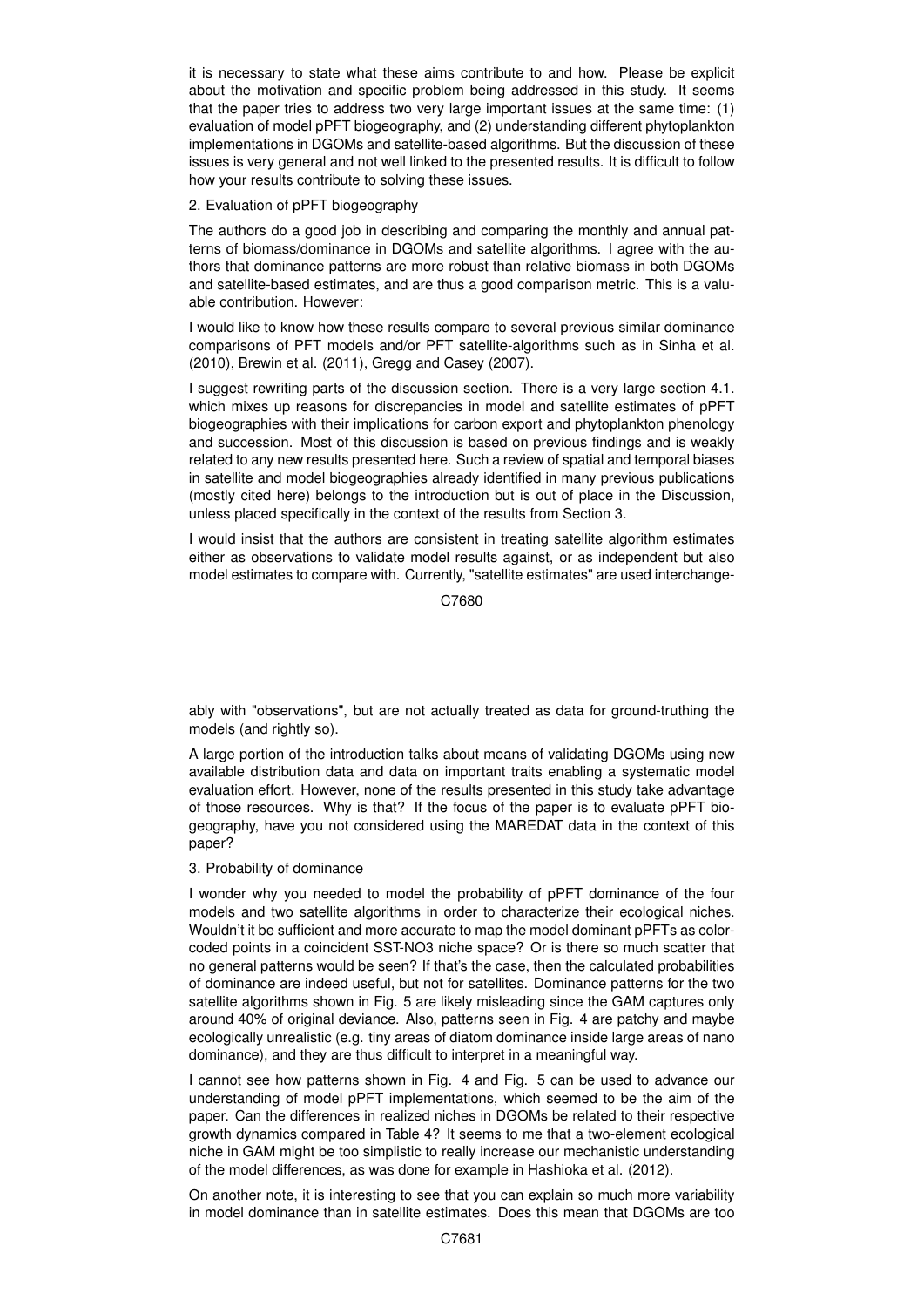simplistic because majority of their deviance is explained by only 2-3 niche descriptors? Or does it mean that satellite estimates are not necessarily ecologically realistic because they cannot be coupled to observed nutrient and SST fields?

The similarity report for this manuscript points at a recent publication by Palacz et al. (2013) which uses a similar ecological niche framework to correct for unrealistic diatom dominance patterns in HNLC regions in NOBM - another dynamic pPFT model. Some of their results should be very relevant to your discussion on differences in modeling biomass and dominance patterns.

## 4. Coexistence of PFTs

The difference in simulating coexistence patterns in models and satellite-based algorithms is a very interesting issue that could be explored further in this paper. Is it possible to use the ecological niche approach to increase our understanding of why there is so little coexistence between pPFTs in the dynamic models? The authors discuss the role of fixed stoichiometry and number of pPFTs but what about the information on ecological traits of PFTs mentioned in the introduction? I was expecting some discussion on how your realized niches reflect (or not) the results published by Litchman and Klausmeier, 2008; Buitenhuis et al., 2010; Thomas et al., 2012; Edwards et al., 2012.

Can your ecological niche approach be used to improve model trait parameterizations to allow for greater coexistence? I expect that the paper puts forward some recommendations on how this could be done in the future.

5. Effects of model MLD formulations.

Sinha et al. (2010) concluded that the choice of circlulation model used for coupling strongly affected the global annual pPFT distribution patterns in PlankTOM5.2 due to differences in mixing intensity. Coupling to NEMO resulted in lower mixing which favoured mixed phytoplankton at the expense of larger silicifiers. Mixing is also an important factor in characterizing the niche of calcifiers, as indicated for example by Balch

C7682

et al. (2004) (not cited) in his extended Margalef mandala. This is also clearly shown in your Fig. 7 when you compare the PlankTOM5.2 and Alvain et al. coccolithophore deviance explained for niche models with and without MLD.

In Appendix B1 of this paper, authors point out that neither model shows a good fit to observations of MLD, and that MLD is underestimated. I would like to see a discussion on how the findings of Sinha et al. (2010) might affect the robustness of your ecological niche model and results interpretation. Are the MLD estimates very different in the 4 models considered? Could the inaccuracy in simulating MLD explain the large differences between model and satellite dominance patterns in the high latitude areas?

.............................. Detailed comments: ..............................

Page 3 line 27 to page 4 line 1: I don't see how you can derive any conclusions about phytoplankton succession and phenology. Please replace this statement with a more adequate conclusion.

Page 6, line 23: The authors claim they build on the results of Sailley et al. (2013) and Hashioka et al. (2012). How is that done exactly?

Page 6. line 25: What do you mean by "understand how phytoplankton are implemented"? The niche analysis is rather descriptive and in my view does not enhance understanding of model mechanisms. Please be more specific about the aims and see my comments on the general goal of the paper.

Pages 7 to 10: A large portion (if not all) of subsections 2.1 and 2.2 could be moved to the appendix or to the supplement. Most of the information is available in other publications. Section 2.3 is very informative and gives a sufficiently good basis to understand the methodology.

Page 9, line 9: Table 4 should actually be labelled as Table A1.

Page 11, paragraph 2: What about the recent PhytoDOAS estimates of coccolithophore biomass distributions in Sadeghi et al. (2012), which are neither limited to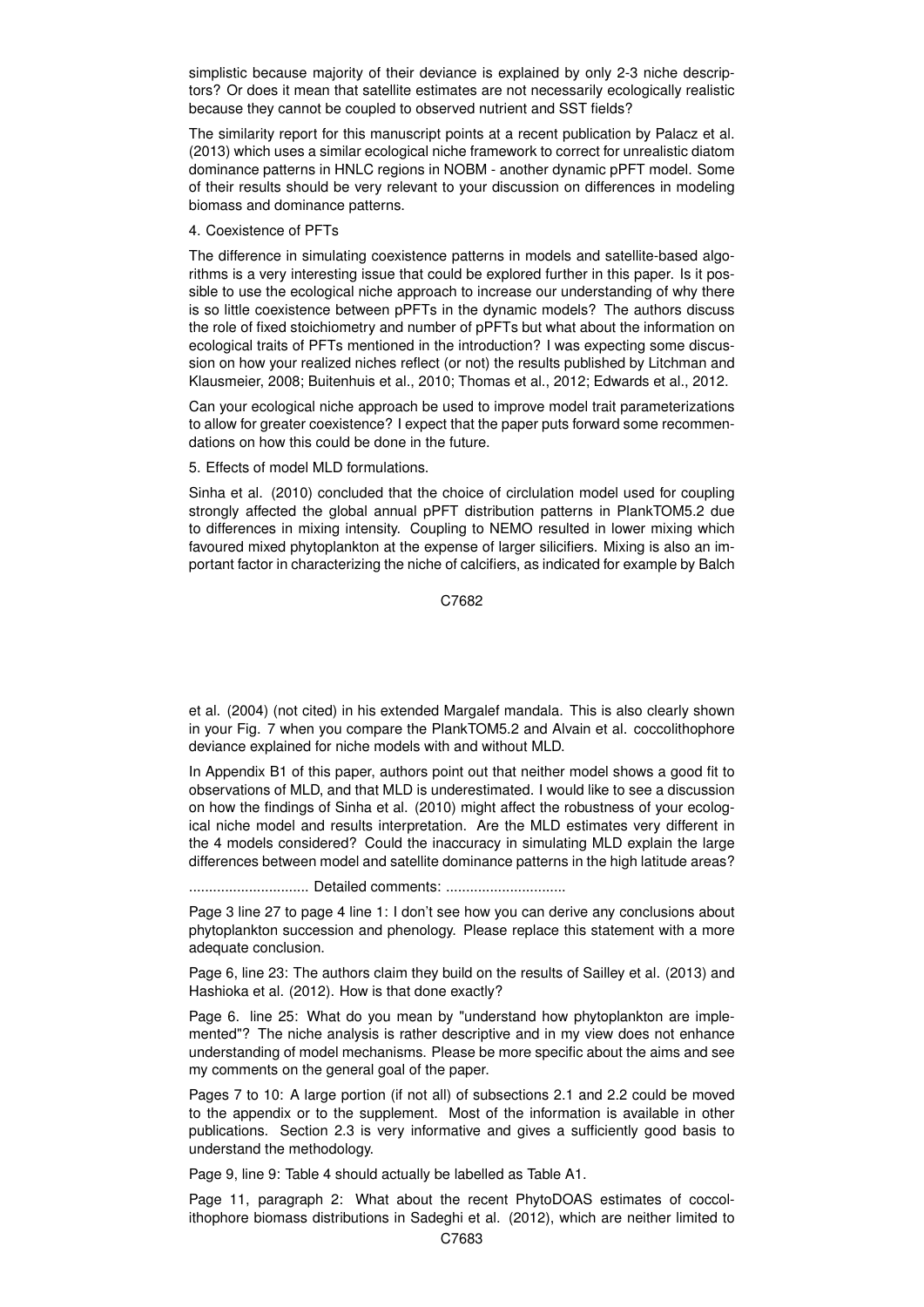one PFT nor to bloom conditions? There is no need to include these results here but they should at least be cited, and included in the discussion on evaluation of calcifier biogeographies in your models.

Page 12, line 14: Used for what?

Page 13, line 7: Is this the most recent study to confirm this claim? To my knowledge, most in situ observations would reveal very low concentrations of many pPFTs even when a single group is dominant. You can see that in field estimates under different conditions from subtropical gyres (e.g. BATS, HOTS), equatorial upwelling regions (Equatorial Biocomplexity cruises) and in the North Atlantic (e.g. North Atlantic Bloom Experiment). Does the MAREDAT PFT atlas not confirm this claim as well?

Page 14, lines 1-2: Has MLD been used as such a proxy in a niche analysis before? Can you provide a reference for that? Why didn't you use photosynthetically available radiation as a more direct proxy for light? Have you checked if MLD and PAR are strongly correlated in your models?

Page 14, line 4: Does surface mean the respective top layer from each model in this study? Or is it a fixed depth interval, e.g. from 0 to 10 m? Please specify.

Page 14, lines 8-12: For a similar discussion on including/excluding iron as a niche descriptor, take a look at Palacz et al. (2013).

Page 15, lines 1-2: I'm confused by the phrase "observed dominance was then modelled". Do you call the calculated probability the "observed" one? If it's because you use the WOA nutrient and SST fields, then this is still misleading because you don't use any pPFT field data to create the GAM model. Please find an alternative name for this metric.

Page 15, last paragraph: Please provide a more comprehensive description of the probability map generation procedure than is currently here. It is not known which NO3, SST and MLD fields (model or WOA) where used for which part of the analysis.

C7684

How was the most likely dominant group determined?

Page 18, line 9: Do you mean satellite estimates or field observations? Please see one of my general comments on referring to satellite estimates consistently.

Page 18, line 11: Which observations? From satellites or from the field? If the latter, please include citation.

Page 19, lines 1-3: I really cannot see how this study can tell anything new about phytoplankton succession and phenology. Even if you looked at relative biomasses instead of dominances, the temporal and spatial scales are very crude. The studies of Bopp et al. (2005) and Hashioka et al. (2012) were a lot more suitable to derive such conclusions.

Page 19, lines 24-27: I would like to know how well the GAM fits represent model simulations. A 65% deviance explained does not mean that there are no biases in certain regions of the niche space. I recommend that you create a new table in which you can compare the fits for annual and monthly (at least months used in Fig. 3) means of both models and satellites. Also, consider moving Fig. 7 into the main body of the paper because it is very informative in the context of validating your approach, and not just as a sensitivity study.

Page 20, paragraph 1: I agree that it makes sense to drop MLD to explain general annual patterns but I would not discard it when analyzing patterns of dominance on higher spatial and temporal resolution. However, Fig. 7 suggests that the effect of MLD could be quite significant in explaining deviance for coccolithophores and coexistence categories. if you decide to focus more on the general lack of coexistence in the DGOMs, then it could be wise to keep the MLD as an additional niche descriptor.

Page 20, line 3: Have you actually checked the correlation between MLD and SST and NO3 on a pixel by pixel basis? I imagine it is easy to make a test to support your claim. Page 20, lines 20-25: This is such an interesting and rather novel result. Why don't you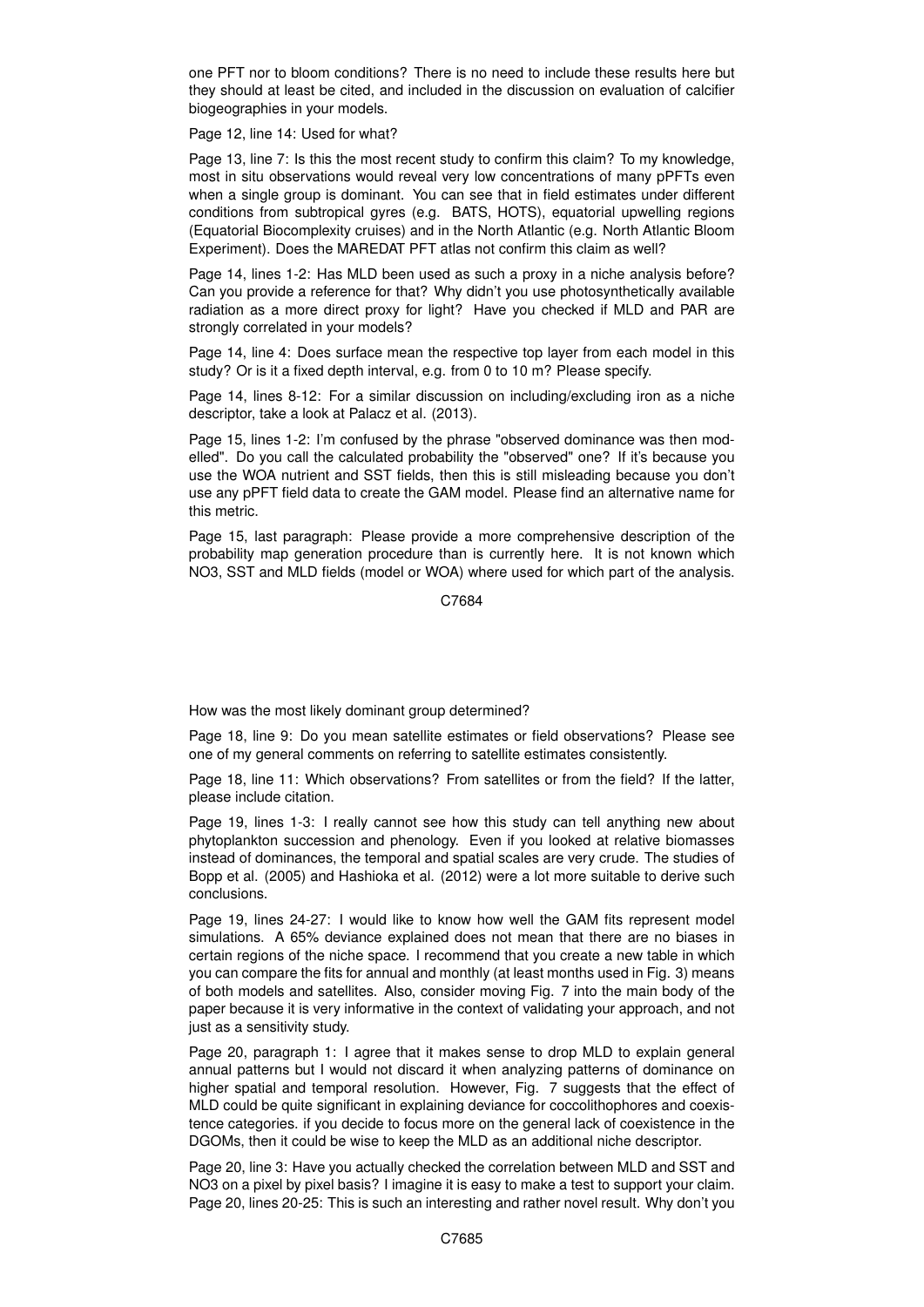discuss the potential reasons for the difference in modeling coexistence? Coexistence is currently not mentioned once in the discussion.

Page 21, line 21: should be Fig. 4d and not 4c

Page 23, lines 1-20: If I understand correctly, the authors suggest that overestimated diatom dominance (with respect to satellites) is due to smaller number of pPFTs and fixed stoichiometries in the DGOMs. However, two models that represent calcifiers or nitrogen fixers explicitly do not show any more coexistence than the other two. Rather, they shift the dominance to another group. The question is: how do you evaluate that result to conclude that this advances model development? From the paper, I cannot conclude which model scheme provides a more realistic dominance/coexistence pattern.

Page 24: In lines 1-2 the authors suggest they will discuss reasons for model-satellite differences in diatom dominance. However, the subsequent paragraph does not say anything about these reasons. The implications of these differences on carbon export estimates are very interesting but aren't they largely based on conclusions from previous studies? Please make it clear what is the contribution of this paper in this context.

Page 25, lines 23-26: Isn't this statement in conflict with what is later said about coccolithophores in paragraph 1 on page 27?

Page 26, lines 1-12: I'm not convinced that there is a need to review these results here. So why is it important to compare patterns of dominance/coexistence on annual scales?

Page 27, paragraph 1: Gregg and Casey (2007) confirm these interpretations using a limitted data set of in situ observations. A recent study by Sadeghi et al. (2012) may also be useful as an independent global estimate of coccolithopore biomass. Palacz et al. (2013) also discuss how coccolithophores in PFT models compare to estimates

C7686

from various satellite algorithms and some limited field measurements. Please consider discussing your results in the context of those findings.

Page 28, lines 19-27: I agree that you cannot draw conclusions about temporal or spatial variability and seasonal succession. Yet, most of the previous subsection was devoted to such a discussion. The use of available high resolution satellite or model estimates of niche descriptors such as temperature, light and nutrients would be adequate considering that your goal was to simplify the model to interpret the ecological niches in the models, and not to generate true observed patterns. Even though your current analysis takes observed inputs, it does not simulate true observed PFT dominance because it uses model outputs to fit the GAM. Also, except for nitrate, all other niche descriptors identified here are available at high resolution from satellites. Palacz et al. (2013) for example showed that you can capture patterns of relative biomass distributions in a PFT model using a similar ecological niche approach without including nitrate as a predictor.

Page 29, lines 9-11: Which other predictor variables have you tested? Shouldn't you include those predictors to bring the model and satellite fits in GAMs closer together to make a more reasonable comparison of dominance patterns?

Conclusions: Except for the first two sentences, these conclusions do not reflect what was done in the paper. The first two sentences are a rather descriptive summary of the dominance patterns and niche analysis from the paper. The remainder of this section describes future work but does not say how this particular study can have any impact on that work (except for the part on skill metrics). Moreover, this text is largely repeated from the introduction. I recommend rewriting this section to make it more relevant to what the paper is actually about.

Table 1 & 2: They are a bit messy. Please move some of the explanations into the table caption, i.e. that diatoms are equivalent to silicifiers. Or that small phytoplankton are equivalent to pico and nanophytoplankton.